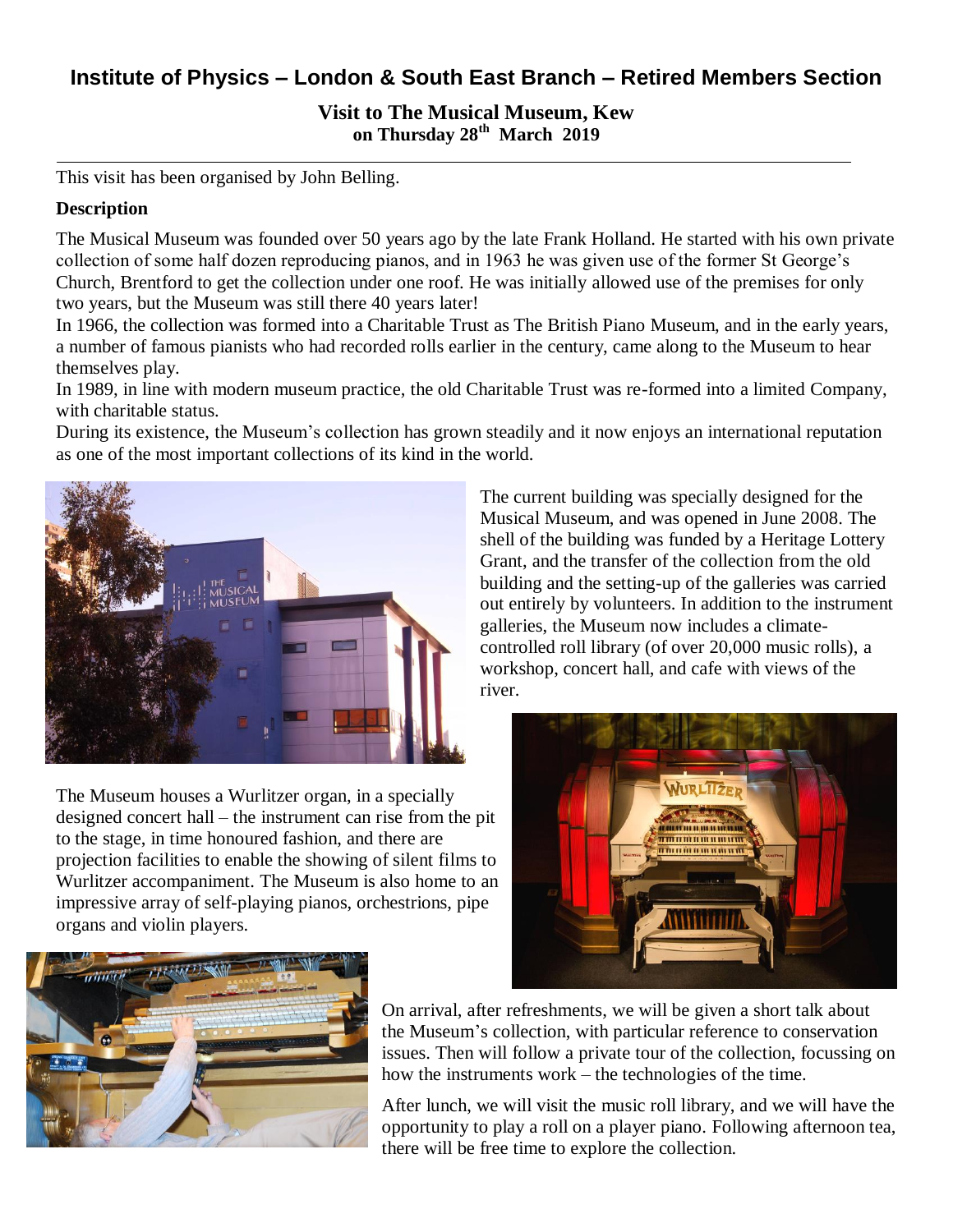**Where and when to meet**: at the Museum, 399 High St, Brentford TW8 0DU. Refreshments served from 10:30, before an introductory talk 11:15.

**Getting there:** see area map, below.

There should be adequate car parking on site. Should the car park be full, ask at reception, and they will direct to a nearby overflow car park.

Depart Waterloo | Arrive Kew Bridge | Depart Kew Bridge | Arrive Waterloo 09:37 10:05 16:26 16:56 09:52 10:20 **1** 16:41 17:11 10:07 10:35 16:56 17:26 10:37 | 11:05 | 17:11 | 17:41

The nearest Main Line station is Kew Bridge. Train time suggestions (but please check on the day) are:

On leaving Kew Bridge station, turn right, walk past the Kew Water and Steam Museum (you can't miss its Victorian Tower) – you will then see a Jet petrol station a few hundred yards away, and the Musical Museum is just past this, on the right hand side of the road, about a 10 minute walk in all.

It must be said that the reliability of the service, operated by South Western Railway, leaves much to be desired, and that members intending to travel this way should be prepared to use alternative routes, tube/bus as below.

The nearest Tube station is Gunnersbury (District line, Richmond branch). It's about a 20 minute brisk walk to the Museum, but there are frequent buses, 65, 237, 267 which will take you from Gunnersbury station to right outside the Museum.

**Lunch:** served in the Concert Hall accompanied by some nostalgic music, see menu below. **Please let me know if you would like the lunch, and if so, your menu choices by Monday 11th March 2019** – email [john.a.belling.secrems@gmail.com](mailto:john.a.belling.secrems@gmail.com) .

### **Timetable:**

| Time  | Details                                                                                         |
|-------|-------------------------------------------------------------------------------------------------|
| 10:30 | Meet at Museum for refreshments                                                                 |
| 11:15 | Short talk about the collection and conservation of instruments                                 |
| 11:30 | Private guided tour of the collection, featuring aspects of how the instruments work and        |
|       | problems that the conservators have overcome or need to consider.                               |
| 12:45 | Lunch: hot main, cheeses, desserts, with wine and beers, see menu below                         |
| 14:15 | Visit to the roll-library and the collection of over 20,000 music carriers (not usually visited |
|       | by the public), followed by an interactive workshop focussing on music rolls with advice        |
|       | from a conservation volunteer.                                                                  |
| 15:30 | 30 tea/coffee/cake break, during which the Wurlitzer organ in the concert hall will be          |
|       | demonstrated, and the history and restoration of the instrument will be discussed               |
| 16:15 | Finish - free time to look around if desired.                                                   |

**Size of party:** Maximum 40, minimum 15.

**Cost:** £15.00 including refreshments. Lunch at cost, see menu below.

### **Contacts:**

Tony Colclough on 020 8398 0766, [tonycolclough@outlook.com](mailto:tonycolclough@outlook.com), or John Belling on 07986 379935, [john.a.belling.secrems@gmail.com](mailto:john.a.belling.secrems@gmail.com).

Late arrivals: Go to Museum and ask to be directed to our party – phone John Belling as above.